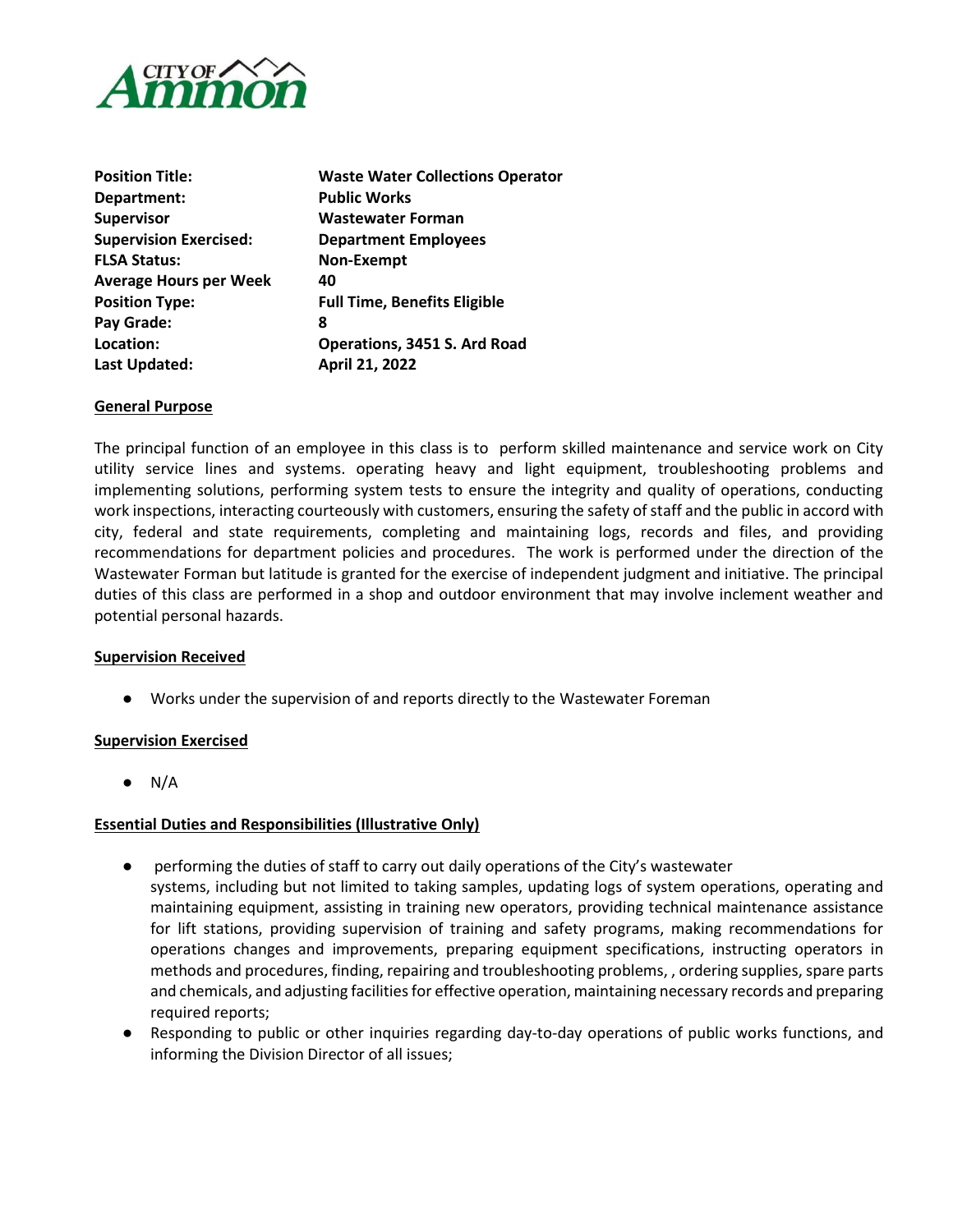

- monitoring, evaluating and participating in the daily operations of the wastewater division;
- Operating equipment and performing installation, maintenance and repair work on wastewater projects;
- Performing construction inspection of storm sewers, and other capital improvement projects;
- Making daily inspection of mechanical and electrical operating conditions of equipment and records findings;
- Performing general maintenance, recording actions taken, and reporting considerations to Wastewater Forman. Operating a variety of vehicles and heavy equipment, including but not limited to, tractor mowers, dump trucks, front end loaders and attachments, sweepers, pavers, backhoes, water tankers, snow removal vehicles, street marking equipment, graders, and related equipment;
- Operating a variety of hand tools and power equipment including but not limited to jackhammers, electrical testing equipment, metal detector, welder, hand held meter data collection device as needed;
- Performing installation and repair work including digging and backfilling trenches; installing and repairing pipelines;
- Performing snow removal operations;
- Recommending operational procedures proposals to the Wastewater Forman
- Responding to public complaints and inquiries;
- Developing and maintaining positive working relationships with supervisor, co-workers, subordinates, the public, and other individuals or groups encountered through this position;
- Performing all duties with regard for personal safety and that of other employees and the public;
- Providing assistance and expertise to other City departments, agencies, and staff;
- Performing all work duties and activities in accordance with City and Department policies, procedures and safety practices.

# **Peripheral Duties**

- Street, snow, water, sanitation.
- Performs other related duties as assigned, consistent with this job description.
- May serve as a member on various committees.

# **Classification Requirements**

Knowledge of:

- Methods, materials, equipment, tools and standard practices for the installation, operation, inspection, maintenance and repair of assigned area which may include one or more of the following: water distribution, water storage, wastewater collection, street construction, sanitation, or other systems;
- Federal (OSHA) and state regulations and City policies regarding safety training and safe work practices;
- Methods, materials, procedures, and standard practices of snow removal, sanding, and de-icing;
- Heavy and construction equipment operation and maintenance;
- Equipment and tool operation and maintenance practices;
- Customer service principles and procedures;
- Federal, state, local, and other applicable traffic and safety laws, regulations, ordinances, and codes;
- Principles and practices of supervision, assigning work, training employees and evaluating work.

# Ability to:

perform and implement daily operations and maintenance of wastewater systems;

● Ensure the safety of staff and operations in accordance with City, State and federal requirements and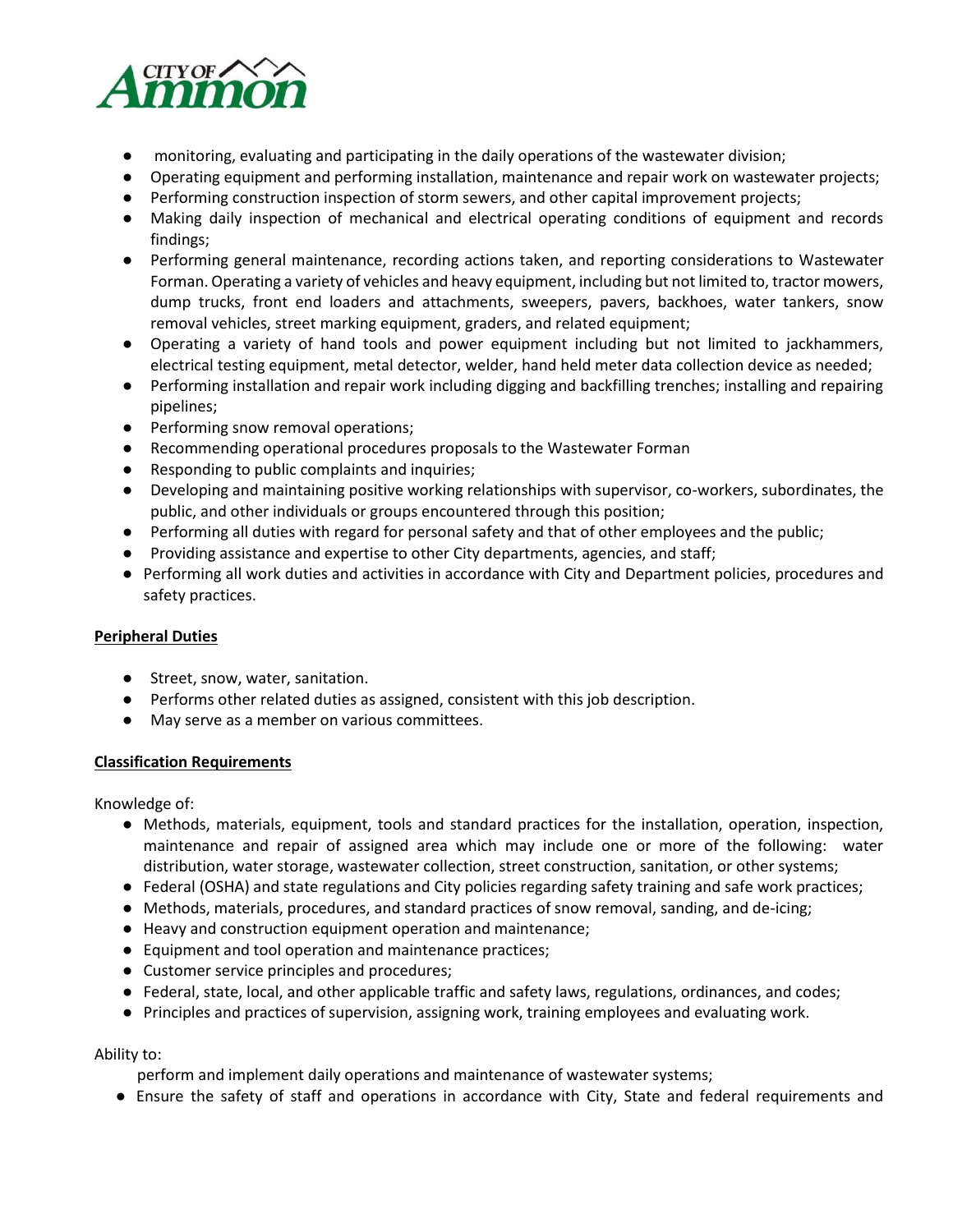

regulations;

- Communicate effectively both orally and in writing with the public, peers, the Mayor, City Council and City employees.
- Exercise sound judgment and generate workable solutions in problem situations;
- Produce and maintain accurate and legible reports and documents;
- Establish and maintain effective working relationships with elected officials, state agencies, local governments, contractors, co-workers, and the public under all conditions;
- Interpret and apply complex laws, regulations, standards and policies;
- Analyze and appropriately solve problems and resolve conflicts;
- Maintain a professional demeanor at all times;
- Perform a wide variety of duties and responsibilities with accuracy and speed under the pressure of timesensitive deadlines;
- Operate standard office equipment and a personal computer using program applications appropriate to assigned duties;
- Demonstrate integrity, ingenuity, and inventiveness in the performance of assigned tasks;
- Use logical and creative thought processes to develop solutions according to written specifications and/or oral instructions;
- Subject to after-hours call response rotation;
- Required to be on scene within 20 minutes in the event of a utility emergency.

# **Minimum Acceptable Experience and Training**

- High School diploma is required and a two (2) year AA degree or its equivalent is preferred;
- Two (2) years' experience in public works wastewater and maintenance is preferred; or
- Any equivalent combination of experience and training which provides the knowledge and abilities necessary to perform the duties of this job.

# **Special Qualification**

- Idaho Wastewater Collections Class I Certification for Sewer Division positions; with the ability to obtain a Class II;
- All positions require a valid Idaho Driver's License with Class B CDL, with tank endorsements.

# **Essential Physical and Technical Abilities**

An employee in this class should have sufficient physical and mental capability, with or without reasonable accommodation to:

- Listen and respond to voice instructions; to communicate effectively in person, on the telephone and in a field environment; to discern and give verbal instructions;
- View and review a wide variety of written and electronic materials, to operate computer and related office equipment; to review construction plans and blueprints; to observe and analyze water, wastewater, solid waste, and streets systems and operations; and to operate power and hand tools, and heavy or light equipment;
- Handle a variety of records and files; to operate standard office equipment and a personal computer, power and hand tools, and heavy or light equipment;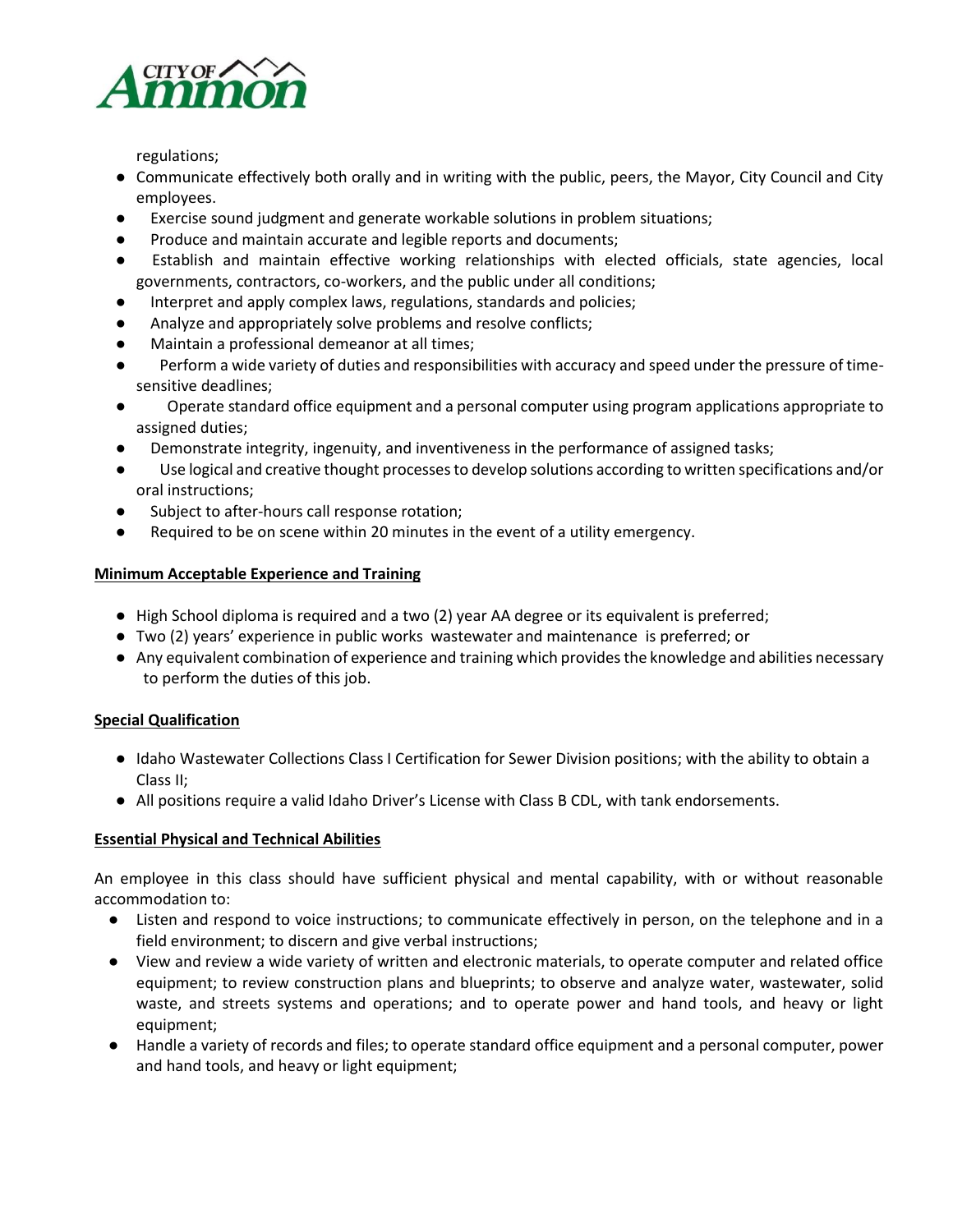

● Perform essential job functions in an office or field setting that may require lifting/moving 50 lbs., bending, stooping, kneeling, climbing, stretching and other physical exertions including performing tasks involving hand/wrist/arm movements.

# **Tools, Equipment, and Information Technology (IT) Required for the Position**

- Computer and network access
- Software
- Caselle Connect Online
- Sensus Meter Software
- IWORQs Assets and Work order Management software
- Manager Plus Fleet Management Software
- Microsoft Office
- SCADA/Ignition Software
- Internet Access
- Desk phone
- Cell phone
- Other technology needs consistent with this job description from time to time.

## **Work Environment**

- The work environment characteristics described here are representative of those an employee encounters while performing the essential functions of this job. Reasonable accommodations may be made to enable individuals with disabilities to perform the essential functions.
- While performing the duties of this job, the employee works mostly in an outdoor environment with exposure to outside weather conditions and is occasionally subjected to wet, cold and/or icy conditions. The employee may work near moving mechanical parts and in high, precarious places and is can be exposed to wet and/or humid conditions, fumes or airborne particles, odors, toxic or caustic chemicals, risk of electrical shock, and vibration. The noise level in the work environment is usually moderately noisy.

## **Travel Requirements**

- The employee must possess and maintain a valid Idaho driver's license and proof of valid insurance.
- Some travel required.

## **Disclaimer**

Must perform the essential duties and responsibilities with or without reasonable accommodation efficiently and accurately without causing a significant safety threat to self or others. The above statements are intended to describe the general nature and level of work being assigned to this position. They are not intended to be construed as an exhaustive list of all responsibilities, duties and/or skills required of individuals in the job. This job description is not an employment agreement and/or an expressed or implied employment contract. Management has the exclusive right to alter this job description at any time without notice.

## **Acknowledgement**